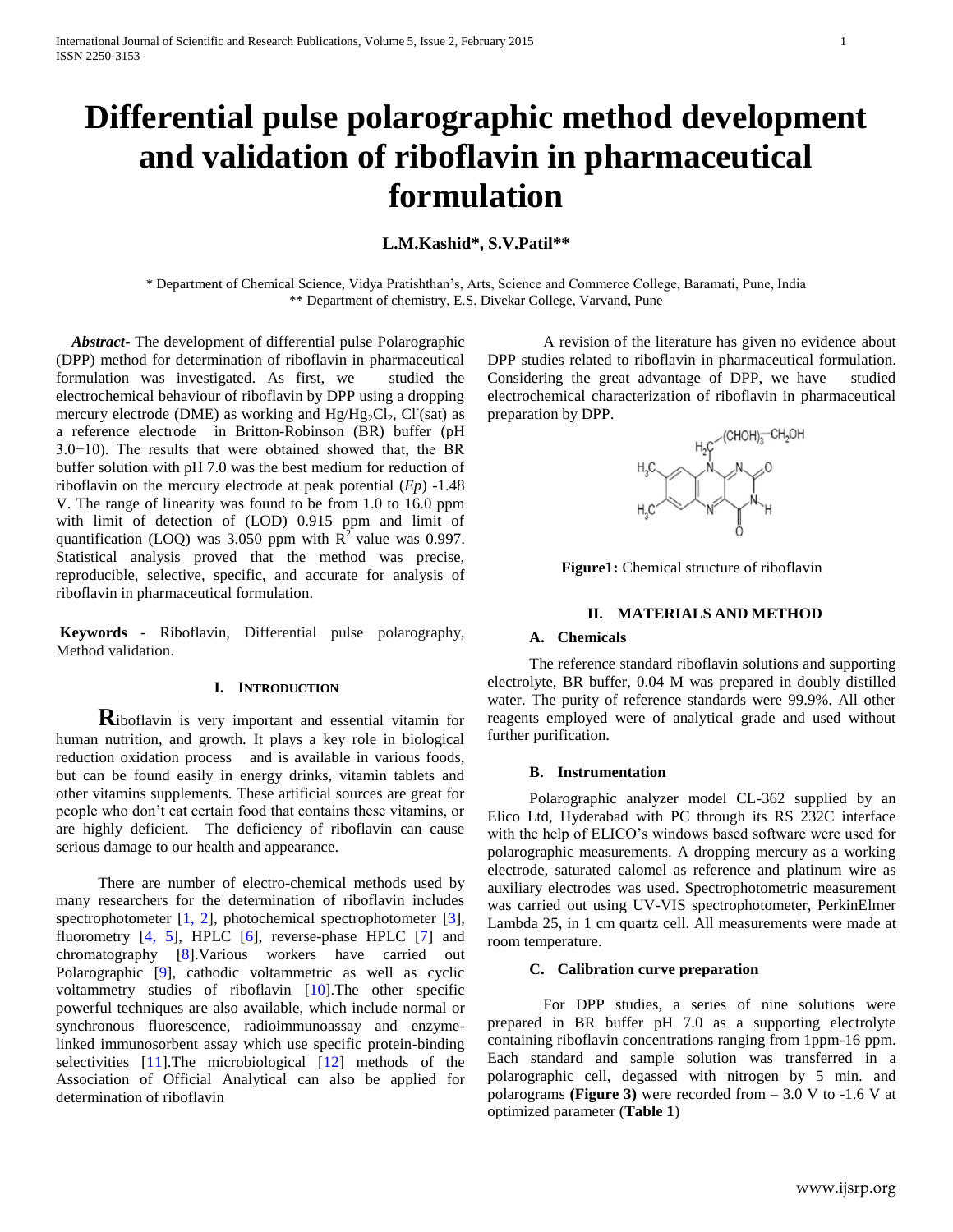For UV-Visible spectroscopic studies, 15 ppm riboflavin was prepared in 0.04 M BR buffers. The solution was scanned in UV-Visible spectrophotometer in the range 200nm-800nm using 0.04 M BR buffer as a blank. The wavelength corresponding to maximum absorbance (λmax) was found at 444.91 nm. The calibration curve was constructed by taking standard solutions used in DPP (**Figure 6**)

# **D. DPP assay for tablets**

The oral tablet containing 25 mg of riboflavin was purchased from local market and suspended in 25.0 mL distilled water. A 1.0 mL aliquot of each solution was taken and diluted to 50 mL with 0.04M BR buffer solution, pH 7.0. Each sample solution was transferred in a polarographic cell, degassed with nitrogen by 5 min. and recorded at least thrice from – 3.0 V to - 1.6 V; the concentration of riboflavin in the sample solution were calculated from regression equation prepared from standard calibration curve.

# **E. UV-Vis spectrophotometry assay for tablets**

The oral tablet containing 25 mg of riboflavin was purchased from local market and suspended in 25.0 mL distilled water, sonicated and centrifuged at 3000 rpm. A 1.0 mL aliquot of each solution was taken and diluted to 50 mL with 0.04M BR buffer solution, pH 7.0. Each one sample solution was measured at 444.91 nm, and the concentration of riboflavin in the sample solution was calculated from regression equation prepared for standard calibration curve.

# **III. METHOD VALIDATION**

The DPP method was validated according to international guidelines for bioanalytical methods, including stability of analyte, determination of specificity and selectivity, calibration curve, detection and determination limits, accuracy, and inter-day and intraday precision

# **A. Linearity and Detection Determination Limits**

The linearity of the method was checked by constructing a plot of different concentration of riboflavin versus corresponding peak current (*Ip*) at peak potential. The solution was scanned from  $-3.00$  V to  $-1.6$  V, for varying the riboflavin concentration ranging from 1.0 ppm to 16.0 ppm in 0.04M BR buffer solution, pH 7.0 (**Figure 4).** The LOD and LOQ for the proposed method were calculated according to the equation  $LOD = 3x\sigma/m$  and LOQ =  $10x\sigma$  /m, where  $\sigma$  represents standard deviation of the slope (m) (**Table 1**)

# **B. Accuracy**

To check the degree of accuracy of the method, recovery experiments were performed by tablets assay of riboflavin containing excipients (Dicalcium Phosphate, Microcrystalline Cellulose, Vegetable Stearic Acid, Silica, Vegetable Cellulose, and Vegetable Magnesium Stearate.) according to manufacturer's

batch formulation for 25 mg riboflavin per tablet. Accuracy was assessed as the % recovery (**Table 2**).

# **C. Precision**

Precision study was performed for intra-day and inter-day variation of different solutions of same concentration, were analyzed three times in a three day and the peak current at peak potential is noted. From the *Ip* mean, standard deviation and %RSD was calculated (**Table 3**). These values were well within the limit of ICH guidelines.

# **D. Selectivity**

The specificity was evaluated by analyzing solutions containing the excipients employed for the preparation of riboflavin in commercial tablets.

# **IV. RESULTS AND DISCUSSION**

## **A. DPP behaviour of riboflavin**

The reversibility of reduction mechanism of riboflavin was investigated at DME by using DPP in BR buffer at different pH in the range of 2-11. Riboflavin produces a well defined peak in a wide range of pH from 2.0 to 8.0. It was observed that sharp and well- defined DPP response was obtained at pH 7.0. Therefore the analytical studies were performed at pH 7.0. At this pH it was found that *Ip* is directly proportional to the vitamin concentration in the solution. The proposed reduction mechanism at pyridine ring of riboflavin is due to two-electron reduction to generate the dihydroriboflavin derivative in BR buffer (**Figure 2).**



**Figure 2:** The proposed reduction mechanism of riboflavin

#### **B. Optimization of instrumental conditions**

The DPP determination of vitamin at trace level normally involves very small current responses. Therefore optimization of instrumental and experimental parameters has been performed for 10 ppm as highest concentration in BR buffer at optimized pH 7.0.

#### **C. Effect of pulse amplitude and scan rate**

The effect of pulse amplitude on the sensitivity of *Ip* and *Ep* was checked in the range of 5.0 to 100 mV with optimum conditions. The results showed that the *Ip* were increased by increasing pulse amplitude to 50 mV, and then leveled off. This is due to the fact, after 50 mV, the peak current broadened. Thus,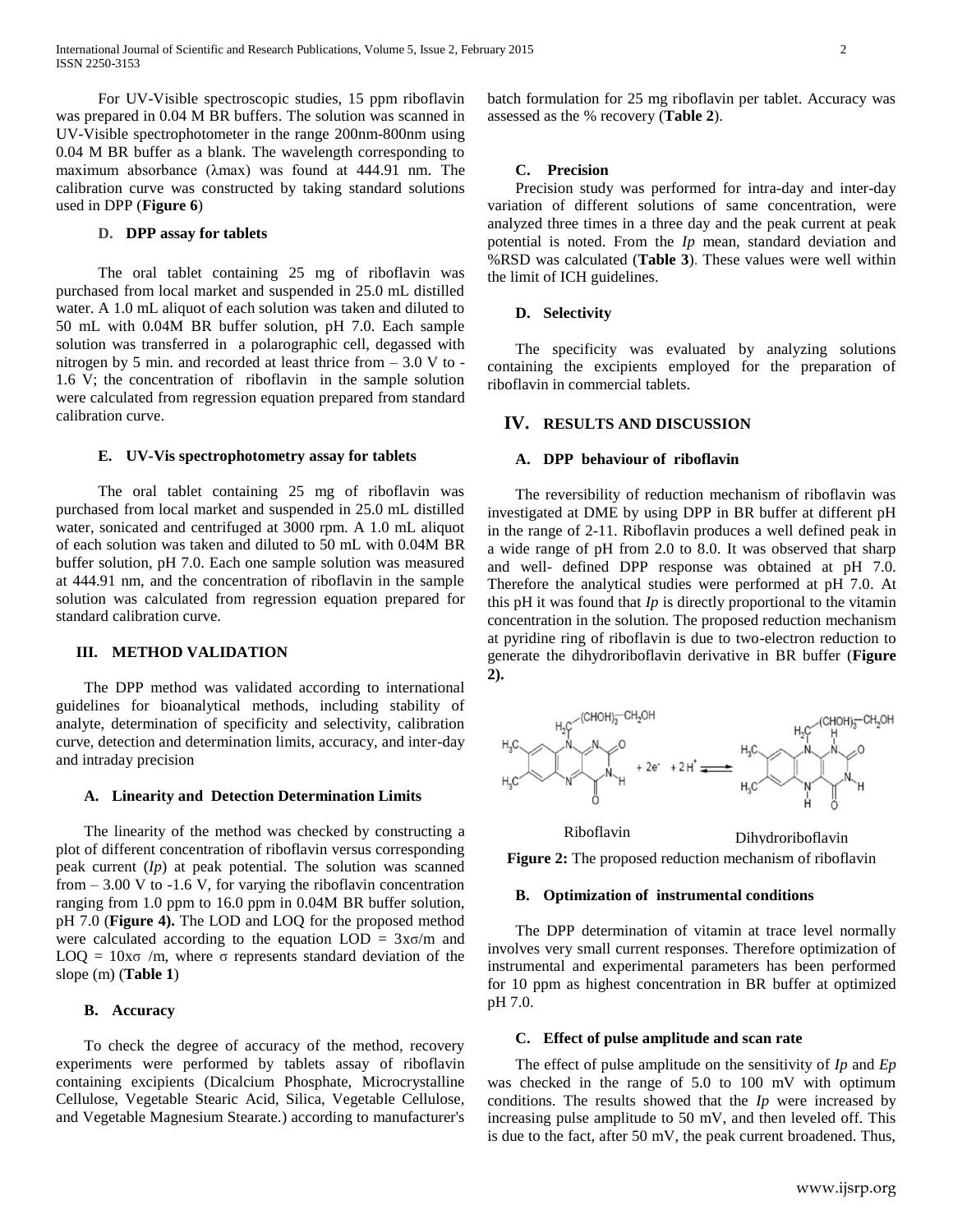International Journal of Scientific and Research Publications, Volume 5, Issue 2, February 2015 3 ISSN 2250-3153

50 mV pulse amplitude was selected. Also the influence of scan rate on the *Ip* and *Ep* of riboflavin was studied in the range of 3 to 12 mV/s. The scan rate of 6 mV/s would be the best compromise when considering the sensitivity, resolution and speed requirements and was used throughout the analysis of vitamin.

|            |  |  | Table.1: Optimized analytical parameters for determination of |  |
|------------|--|--|---------------------------------------------------------------|--|
| riboflavin |  |  |                                                               |  |

| <b>Instrumental</b><br>Parameter | <b>DPP</b> | <b>Analytical</b><br>Parameter | <b>Validation</b> |
|----------------------------------|------------|--------------------------------|-------------------|
| Peak potential (V)               | $-1.484$   | Optimum pH                     | 7.0               |
| Pulse amplitude (mV)             | 50.0       | Concentration range<br>(ppm)   | $1.0 - 16.0$      |
| Scan rate (mV/sec)               | 60         | $LOD$ (ppm)                    | 0.915             |
| Current range $(\mu A)$          | 10.0       | LOQ(ppm)                       | 3.050             |
| Drop time (sec)                  | 1.0        | Correlation<br>coefficient(r)  | 0.997             |
| Scan type                        | Forward    | Slope (ppm)                    | 0.04              |
| CC Compensation (%)              | 0.00       | Intercept $(\mu A)$            | 0.305             |
| Data acquisition                 | Slow       | Standard deviation             | 0.09075           |

## **D. Validation of the analytical method**

The analytical validation study was carried out using optimum parameters to observe a relationship between Ip and concentration of riboflavin. The calibration curve was prepared by a series of standard solution of vitamin. When the concentration of riboflavin was varied, the *Ip* increased successively. It shows that the range of linearity was found to be from 1.0 ppm to 16 ppm **(Figure 4).**



**Figure 3:** DPP polarogram of riboflavin at pH 7.0 in BR buffer solution obtained at a) 1.0 ppm, b) 2.0 ppm, c) 4.0 ppm, d)  $6.0$ ppm, e) 8.0 ppm, f) 10.0 ppm, g) 12.0 ppm, h) 14.0 ppm, i) 16.0 ppm.



**Figure 5:** UV/Vis spectrum of riboflavin at pH 7.0 in BRB buffer solution obtained at a) 1.0 ppm, b) 2.0 ppm, c) 4.0 ppm, d) 6.0 ppm, e) 8.0 ppm, f) 10.0 ppm, g) 12.0 ppm, h) 14.0 ppm, i) 16.0 ppm,



**Figure 4:** Linear plot of *Ip* versus concentration of riboflavin at pH 7.0 in BR buffer



**Figure 6:** Linear plot of absorbance versus concentration of riboflavin at pH 7.0 in BR buffer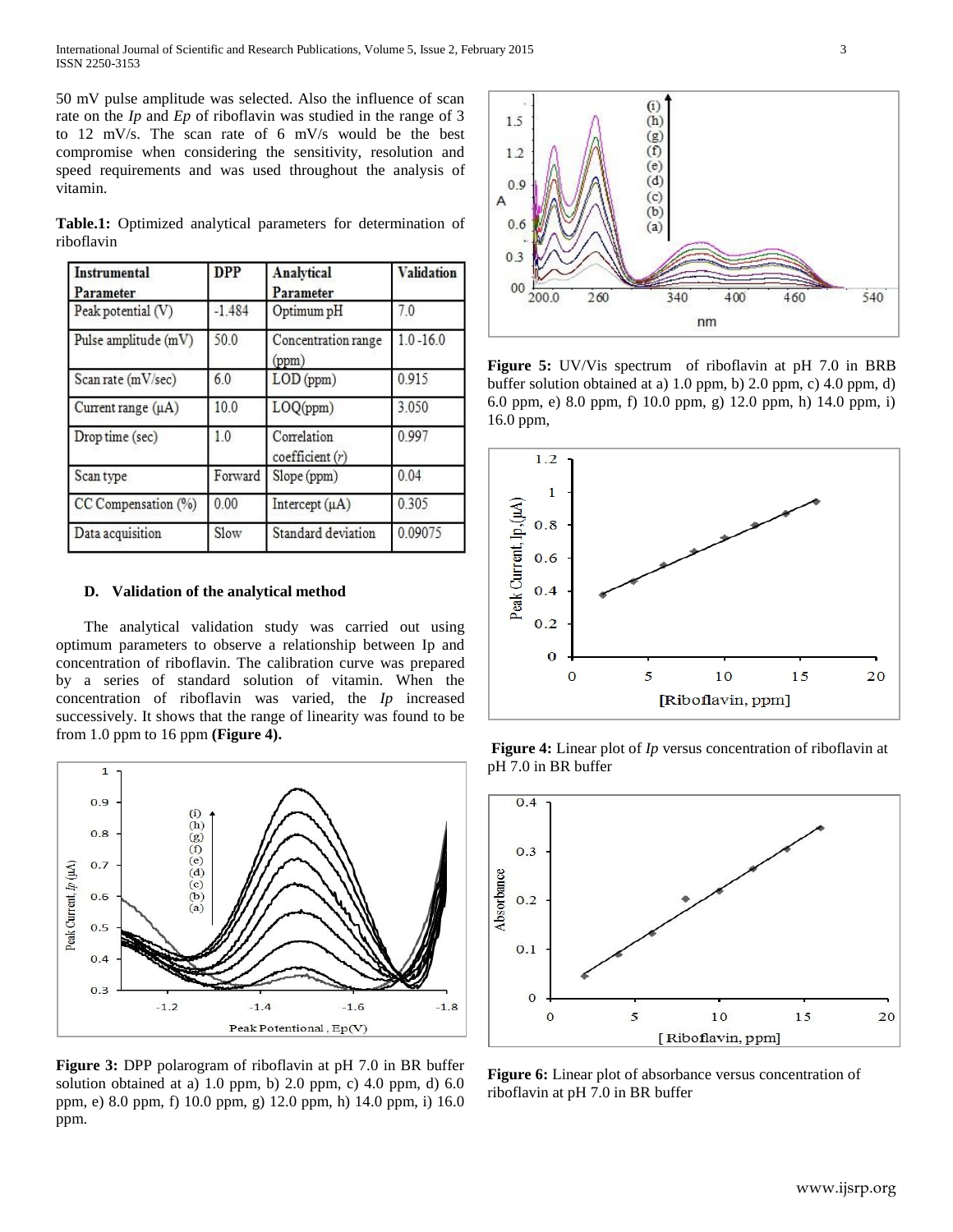# **E. Analytical applications**

Based on the greater resolution and sensitivity of instruments, DPP and UV technique were applied for quantification in working pH of 7.0. For assay, the calibration plot method was used, obtained from nine points between 1 ppm and 16 ppm expressed by the following equation

| DPP | $Ip=0.04\times C+0.305$ | $(R^2 = 0.997, n=9)$ |
|-----|-------------------------|----------------------|
| UV  | $A=0.021\times C+0.008$ | $(R^2 = 0.991, n=9)$ |

where *Ip* is the peak current, *C* is the riboflavin concentrations in ppm,  $R^2$  is the regression coefficient and *A* is absorbance

**Table 2:** Recovery of riboflavin from25 mg per tablet samples by DPP and UV-Vis spectrophotometry

| <b>Sample</b> | <b>DPP</b> | <b>UV/Vis</b> |  |
|---------------|------------|---------------|--|
| 01            | 98.03      | 97.36         |  |
| 02            | 97.23      | 98.12         |  |
| 03            | 96.89      | 98.65         |  |
| 04            | 97.24      | 97.89         |  |
| 05            | 98.26      | 96.00         |  |
| 06            | 97.03      | 98.06         |  |
| 07            | 96.05      | 98.89         |  |
| Average       | 97.24      | 97.95         |  |
| <b>SD</b>     | ± 0.7465   | ± 0.9576      |  |
| $%$ RSD       | ± 0.7676   | ± 0.9786      |  |

The recovery study in **Table 2** indicates that both DPP and UV-Vis spectrophotometric techniques are adequately precise and accurate with % RSD lowers than 1% and percentage of recoveries near 98%. It is recommended for the determination of riboflavin in pharmaceutical formulation.

**Table. 3:** Precision studies by the proposed DPP procure (n=3)

| Riboflavin       | Intraday             | <b>Interday measurement</b> |                     |                     |  |
|------------------|----------------------|-----------------------------|---------------------|---------------------|--|
| Vitamin          | measurement          | $Ip \pm SD$ (%RSD)          |                     |                     |  |
| (ppm)            | $Ip\pm SD$ (%RSD)    | 1 day                       | 2 <sub>day</sub>    | 3 day               |  |
| $\overline{4}$   | $0.4848 \pm 0.0074$  | $0.4848 \pm 0.0074$         | $0.462\pm0.0016$    | $0.4664\pm0.0061$   |  |
|                  | $(\frac{9}{61}.443)$ | (961.443)                   | (963.528)           | (961.300)           |  |
| $\boldsymbol{8}$ | $0.630 \pm 0.0066$   | $0.630 \pm 0.0066$          | $0.6288 \pm 0.0082$ | $0.6121 \pm 0.0088$ |  |
|                  | (961.046)            | (961.046)                   | (961.30)            | (961.452)           |  |
| 12               | $0.7812 \pm 0.0092$  | $0.7812 \pm 0.0092$         | $0.7792\pm0.0108$   | 0.7689±0.0120       |  |
|                  | (%1.180)             | (961.180)                   | (961.380)           | (961.560)           |  |

# **F. Conclusion**

The proposed DPP method is accurate, precise, reproducible, specific, fast, low cost and stability-indicating methods. The DPP method have a great potential as an alternative method for this application in the futures and successfully developed for the determination of riboflavin in pharmaceutical formulations in the presence of other commonly occurring ingredients

#### **ACKNOWLEDGMENT**

The work has been carried out under BCUD research project, Savitribai Phule Pune University, Ganeshkhind, Pune, and their financial support is acknowledged. The authors also would like to thanks Principal, Vidya Pratishthans, Arts, Science and Commerce College for giving all possible facilities to carry out the research work.

# **REFERENCES**

[1] M.H*.*Hashmi, A.I.Ajmal, T.Qureshi T, A. Rashid, *"*Spectrophotometric determination of riboflavin from pharmaceutical preparations", Microchim Acta.vol. 57(1), 1969 pp. 30-35.

[2] .H.Shah, S.Patel, B.Patel, N.Solanki, N.P.Jivani, D.B.Kumar, "Development and Validation of UV-Visible Spectrometric Method for estimation of Water Soluble Vitamin Riboflavin", Int J Pharm Sci Res. Vol. 3(9), 2012, pp. 3462-3466.

[3] T. Perez-Ruiz, C.Martínez-Lozano, V. Tomas and O. Val, "Photochemical spectrophotometric determination of riboflavin and riboflavin 5-phosphate by manual and flow injection methods", Analyst. Vol.119, 1994, pp. 1199-1203

[4] L.F. Russell, J. T. Vanderslicea, "Comments on the standard fluorometric determination of riboflavin in foods and biological tissues", Food Chemistry vol. 43, 1992, pp. 79-82.

[5] K.Helrich, "*Official Methods of Analysis of the Association of Official Analytical Chemicals"*, 13th ed.; Association of the Official Analytical Chemists, Arlington Inc: VA, 1990, pp. 65:970, 15:981.

[6] S.M. Fernando, P.A. Murphy, "HPLC determination of thiamine and riboflavin soy-beans", J. Agric. Food Chem.vol.38, 1990, pp.163-167.

[7] G. Brubacher, W.Müller-Mulot, "*Vitamin B2 (Riboflavin) in Foodstuffs: HPLC Method, in Methods for the determination of Vitamins in Food-Recommended by COST 91"*, Elsevier Applied Science: New York, 1985.

[8] G.Swiglo, A.Koziolowa, "Chromatographic determination of riboflavin and its derivatives in food", J. Chromatogr., A vol. 881, 2000, pp.285-297

[9] J.Lingane, J.Davis, "Polarographic determination of riboflavin (vitamin b2) and other vitamin b factors", *J. Biol. Chem*.vol.137 (2), 1941, pp. 567-574.

[10] W.Hussein, D.Waqar, "Cyclic voltammetric adsorption behaviour of riboflavin at platinum electrode", *Pak. J. Pharm. Sci.vol.* 5(2), 1992, pp.139-145.

[11] G.Brubacher, W.Mueller-Mulot and D.A.T.Southgate, "*Methods for determination of vitamins in food*" Elsevier, New York, 1985.

[12] K. Helrich, "*Official Methods of Analysis of the Association of Official Analytical Chemicals"*, 13th ed.; Association of the